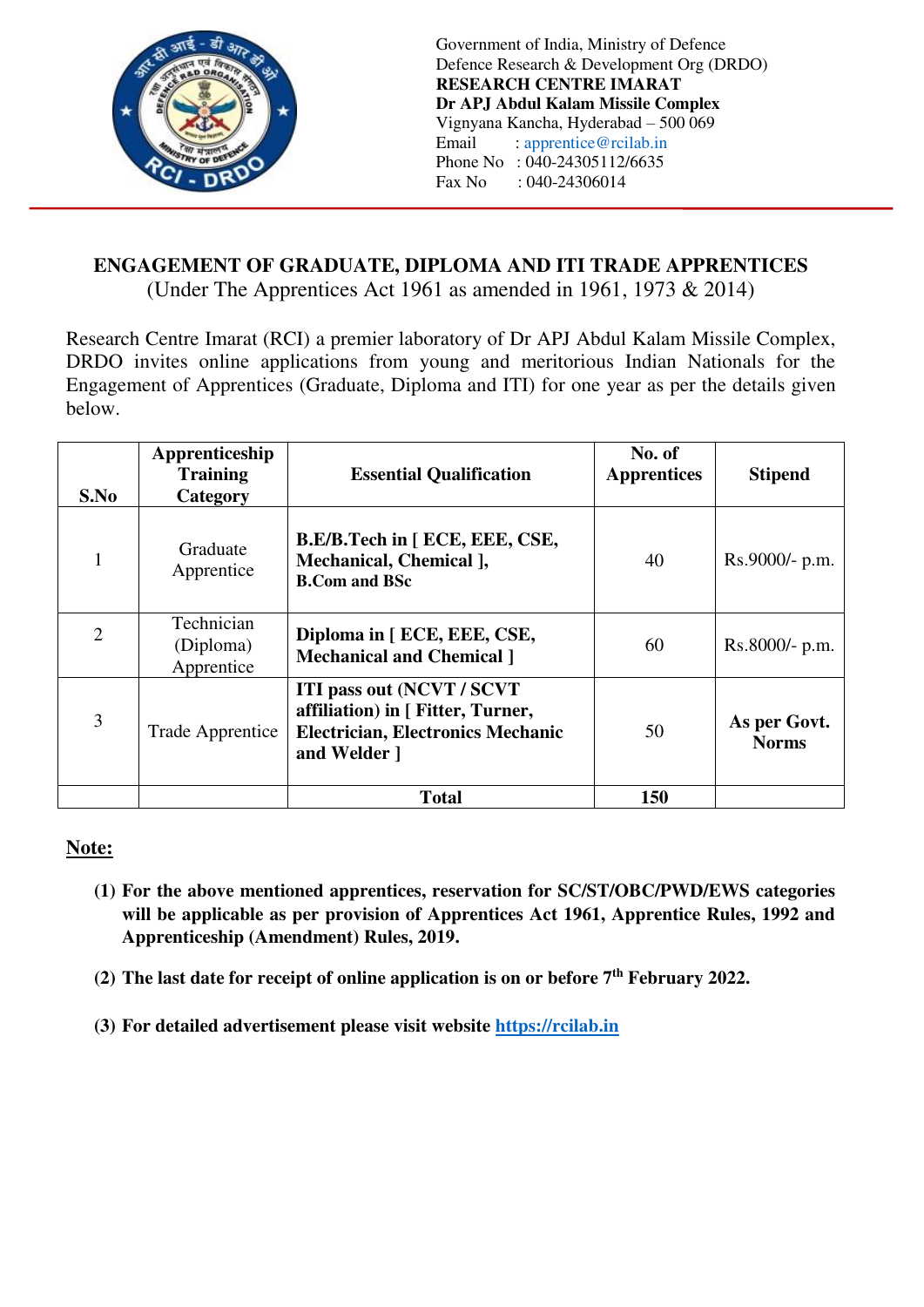## **Terms & Conditions for Apprenticeship Training:**

- 1. All the qualifications must be from Indian Institutions recognised by Appropriate Statutory Authority.
- 2. Registration of B.E/B/Tech/Diploma candidates on **[www.mhrdnats.gov.in](http://www.mhrdnats.gov.in/)** and ITI trade apprentices on **[www.apprenticeshipindia.org](http://www.apprenticeshipindia.org/) is mandatory.**
- 3. The candidates who have completed the qualifying examinations (Graduate, Diploma and ITI trade apprentices in 2019, 2020 and 2021) as **regular candidates are only eligible to apply.**
- 4. **Candidates possessing B.Sc./B.Com qualification are required to apply through [https://rcilab.in](https://rcilab.in/) only by clicking on appropriate tabs.**
- 5. **Candidates with post graduate qualification are not eligible to apply.**
- 6. Suppression of facts will also lead to disqualification, at any stage of the selection process or during the training period.
- 7. Candidates who have already undergone apprenticeship training or at present undergoing apprenticeship training under any organization are **not** eligible to apply.
- 8. Candidates with more than one year work experience are not eligible to apply.
- 9. Candidate should not be less than 18 years of age as on 1-Jan-2022.
- 10. The tenure of the Apprenticeship for the above trades would be **12 months**, commencing from execution of the Contract of Apprenticeship.
- 11. No TA/DA will be paid to the applicants called for any stage of the selection process.
- 12. The apprentices will not be provided any hostel accommodation/ quarter/transport by the establishment at the time of interview and also during the training period.
- 13. The engagement and training are strictly in compliance with the provision of the Apprenticeship Act 1961 and **there is no obligation for employment of apprentices on completion of their training.**
- 14. Selection will be made on the basis of Academic Merit/Written Test/Interview as required, subject to satisfactory verification of the documents.
- 15. Any Canvassing or personnel follow up with an intention of inducting the process of selection of apprentice by and behalf of any candidate shall lead to immediate cancellation of candidature.
- 16. RCI Reserves the right to withdraw / cancel the advertisement / selection process if circumstances so warrant without assigning any reason thereof.
- 17. The No. of apprentices mentioned above are only indicative and may change at a later stage depending on the final assessment of eligible applications received.

## **How to apply:**

- 1. Before filling the application form, candidates shall ensure that they fulfil all the eligibility criteria and other norms mentioned in the advertisement.
- 2. Candidates registered in the respective portals are required to submit their applications online through the following website link**: [https://rcilab.in](https://rcilab.in/)**
- 3. Candidates are requested to fill up correct details against all the fields along with uploading of scanned copies of all the mandatory documents (as per list).
- 4. The marks obtained in the qualifying exam are to be mentioned in percentage. In case of CGPA, candidates are requested to convert the CGPA into percentage as per their university norms and the same will be verified during document verification.